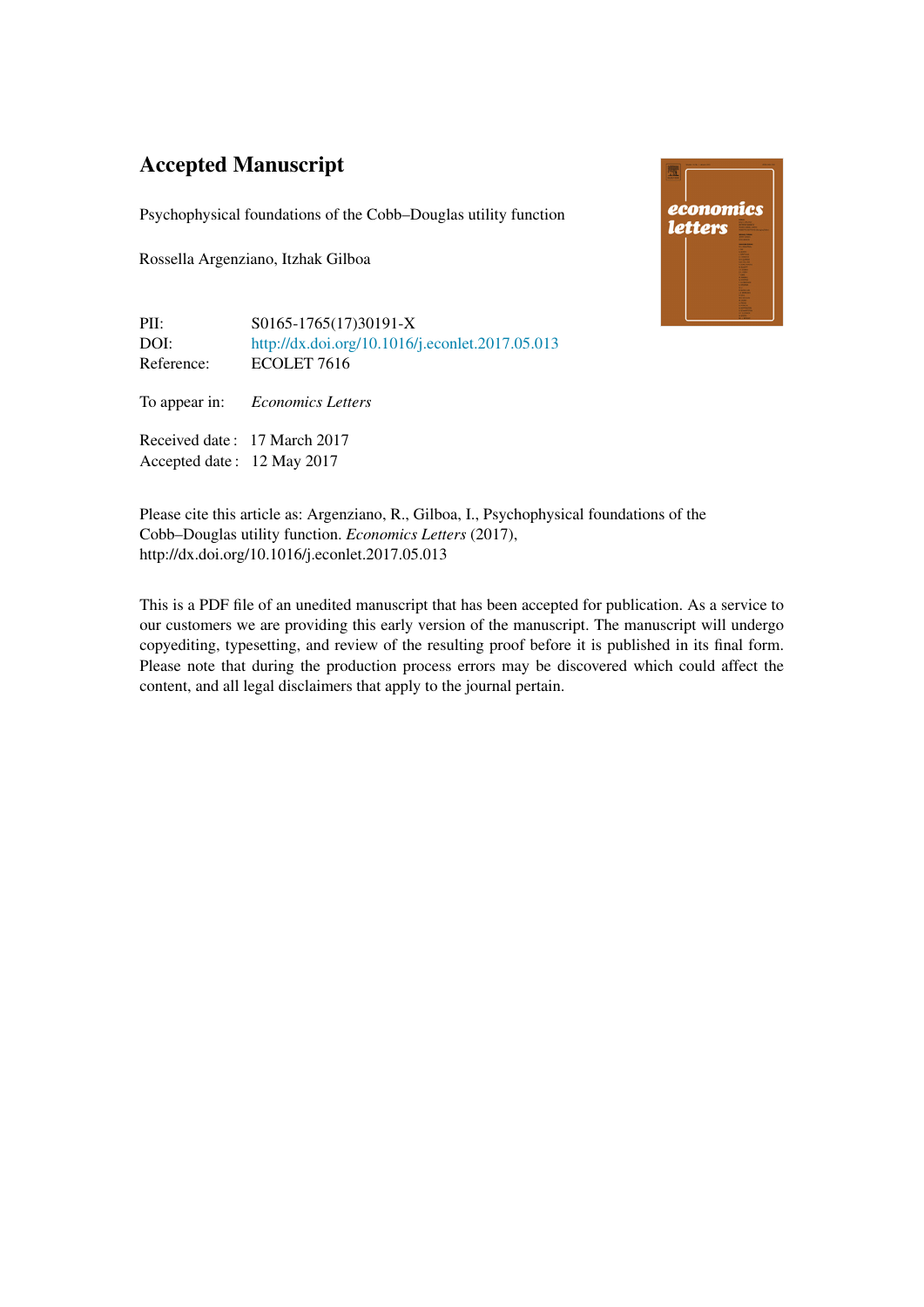

Rossella Argenziano<sup>†</sup> and Itzhak Gilboa<sup>‡</sup>

March 2017

#### Abstract

Relying on a literal interpretation of Weber's law in psychophysics, we show that a simple condition of independence across good categories implies the Cobb-Douglas preferences.

Keywords: Cobb-Douglas, Weber's Law, Semi-Order JEL Classification: D11

## 1 Introduction

Cobb-Douglas utility functions enjoy great popularity as an example of consumer preferences. They exhibit many nice theoretical properties (such as monotonicity, convexity, homotheticity) as well as analytic tractability, and these make them favorites for classroom and estimation alike. Clearly, these functions are limited in many ways, and even an intermediate micro course would soon move on to examples of preferences with richer substitution and complementarity effects. Still, Cobb-Douglas preferences seem to retain their  $\gamma$  primacy in textbooks and in empirical work despite  $\gamma$  and most probably be $cause - of their simplicity.$ 

Gilboa gratefully acknowledges ISF Grant 704/15.

<sup>&</sup>lt;sup>†</sup>Department of Economics, University of Essex. r\_argenziano@essex.ac.uk

<sup>&</sup>lt;sup>‡</sup>HEC, Paris-Saclay, and Tel-Aviv University. tzachigilboa@gmail.com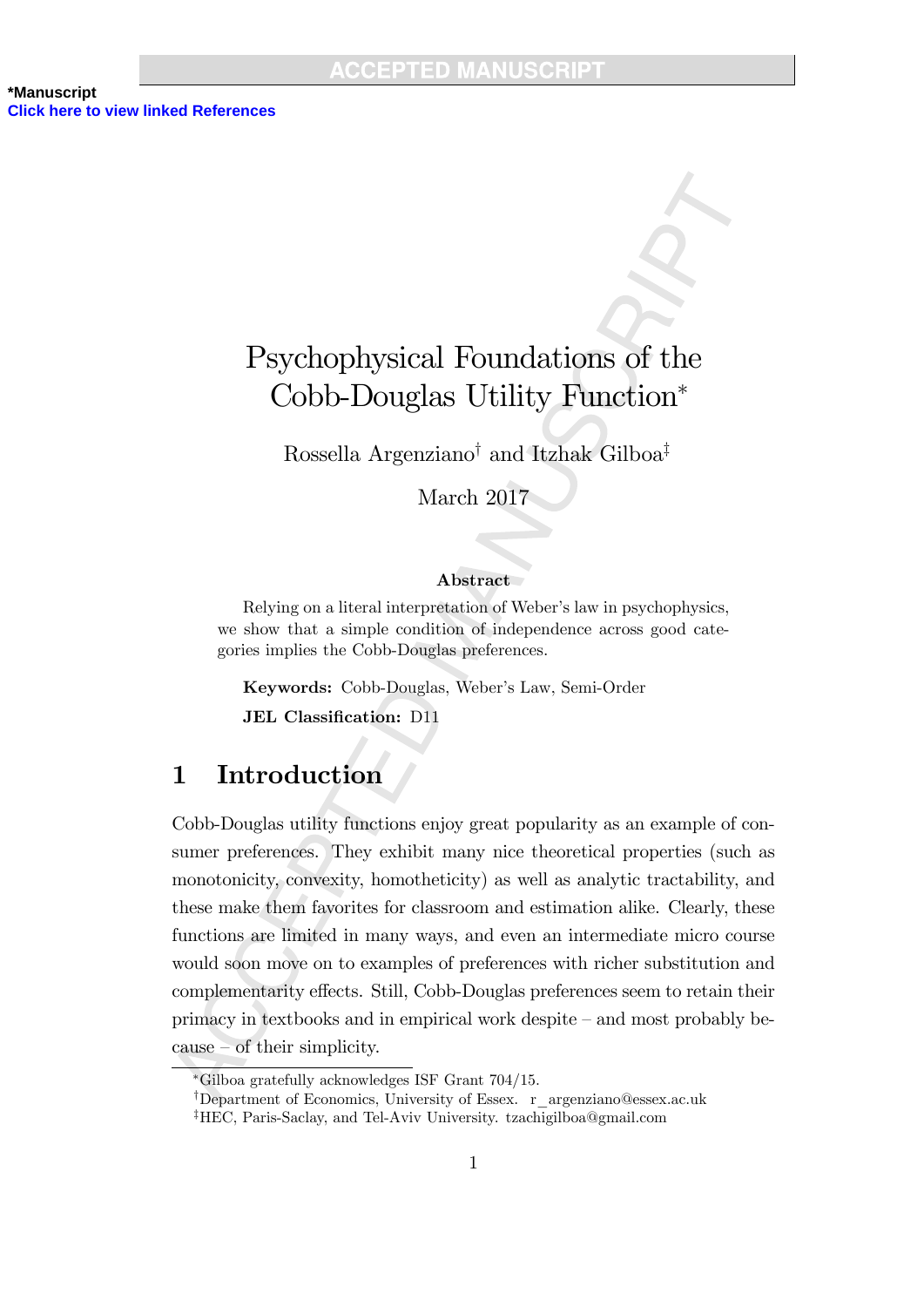This note points out that there are other reasons for which one might be interested in Cobb-Douglas preferences. Studies in psychophysics suggest that humans do not have a perfect perception ability, and, further, that perception behaves in a rather orderly way. Specifically, Weber's Law (Weber, 1834) offers the logarithmic function as the scaling of a stimulus such that the "just noticeable difference" becomes constant. A result in Argenziano and Gilboa (2017) shows that a mild separability condition (across goods, or good categories) implies that preferences over bundles are representable by linear functions of the logarithms. Combined, one obtains the Cobb-Douglas preferences (in their logarithmic representation). While these preferences remain over-simplistic for many purposes, it is interesting to know that, among the classes of simple functions, there is a particular reason to choose them, beyond mathematical convenience.

# 2 Weber's Law and Semi-Orders

Weber (1834) was interested in the minimal degree of change in a stimulus needed for this change to be noticed. For a physical stimulus (such as weight or length) of size S, let  $\Delta S$  be the minimal increase of the stimulus level so that  $(S + \Delta S)$  can be discerned as larger than S at least 75% of the trials. Weber's law states that this threshold behaves proportionately to  $S$ . That is, there exists a constant  $c > 1$  that

$$
(S + \Delta S)/S = c.
$$

Thus, if the base-level stimulus is multiplied by a factor  $a > 0$ , the minimal change required to be noticed (with the same threshold probability) is  $a\Delta S$ . Equivalently, a change  $\Delta S$  will be noticed only if

$$
\log (S + \Delta S) - \log (S) > \delta \equiv \log (c) > 0.
$$
 (1)

This law is considered a rather good first approximation and it appears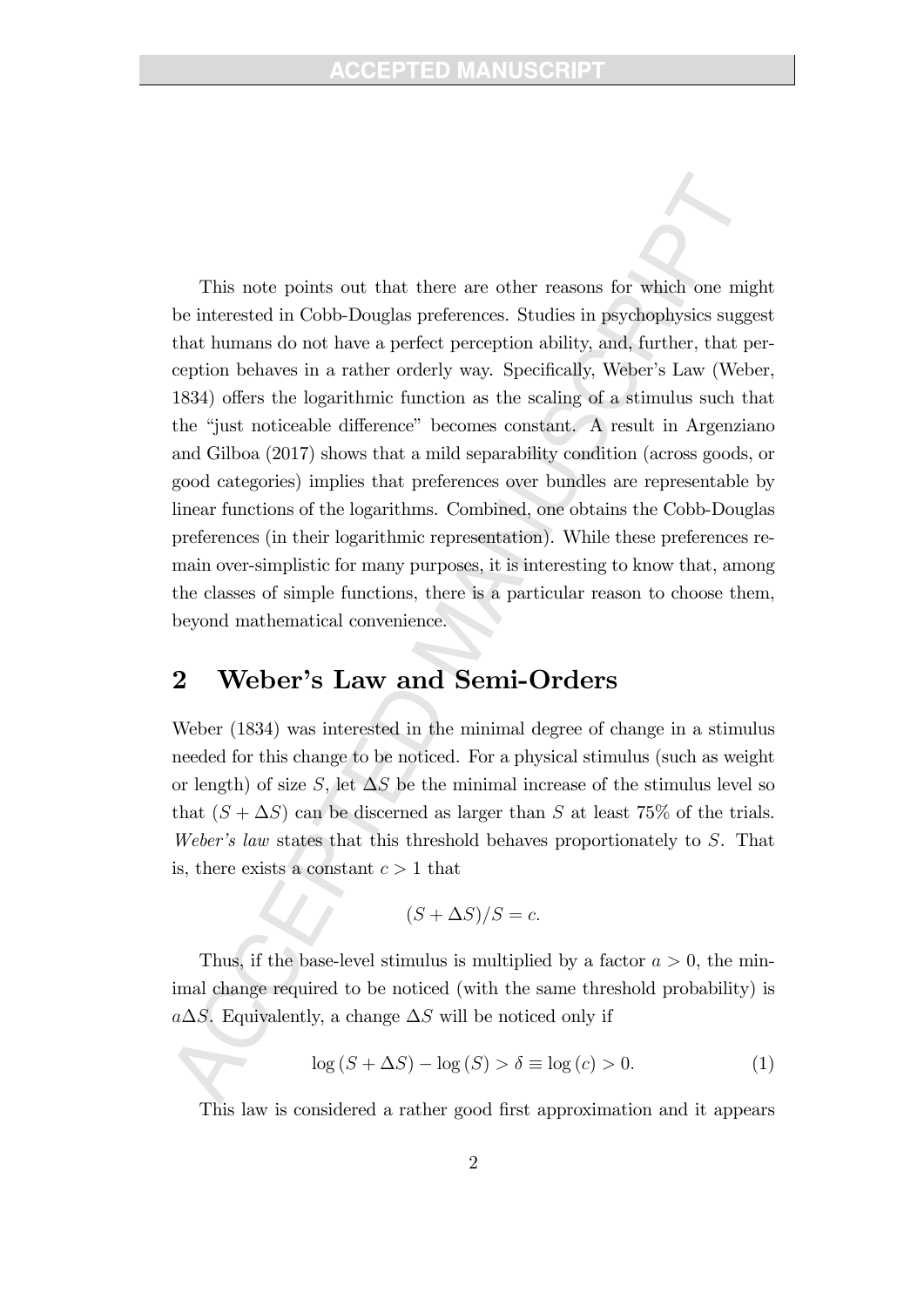in most introductory psychology textbooks.<sup>1</sup>

Luce (1956) used this observation to refine the model of consumer choice. In a famous example, he argued that one cannot claim to have strict preferences between a cup of coffee with n and one with  $(n + 1)$  grains of sugar, for any  $n$ . Hence, two such cups would be equivalent in the eyes of the decision maker. This implies that we are bound to observe violations of transitivity of preferences: we will often observe a long chain of equivalences between close quantities, while the alternatives at the ends of the chain are not indifferent.

Luce therefore defined binary relations that he dubbed semi-orders, allowing for some types of intransitive indifferences. For the sake of our discussion, we can think of a semi-order as a binary relation  $\succ$ , denoting strict preference, that can be represented by a pair  $(u, \delta)$  where u is a utility function on the set of alternatives and  $\delta > 0$  is a threshold – called the *just noticeable* difference (jnd) – such that, for every  $x, y$ ,

$$
x \succ y \qquad \text{if } f \qquad u(x) - u(y) > \delta \tag{2}
$$

In the absence of (strict) preference between two alternatives,  $x, y$ , that is, if neither  $x \succ y$  nor  $y \succ x$  holds, we will write  $x \smile y$ . If  $\succ$  is a semi-order, it follows that  $\smile$  is a reflexive and symmetric relation, and, indeed, for every  $x, y,^2$ 

 $x \smile y$  if  $|u(x) - u(y)| \le \delta$  (3)

Given a semi-order  $\succ$ , one can also define the associated equivalence

<sup>&</sup>lt;sup>1</sup>It is often mentioned in the context of the Weber-Fechner law. Fechner (1860) was interested also in subjective perception. Over the past decades, Stevens's power law is considered to be a better approximation of subjective perceptions than is Fechnerís law. However, as far as discernibility is concerned, Weber's law probably still holds the claim to be the best Örst approximation. See Algom (2001).

<sup>&</sup>lt;sup>2</sup>One can also think of semi-orders where strict preference is represented by a weak inequality, and indifference  $\smile$  – by a strict inequality. See Beja and Gilboa (1992) for details and necessary and sufficient conditions for the existence of each representation.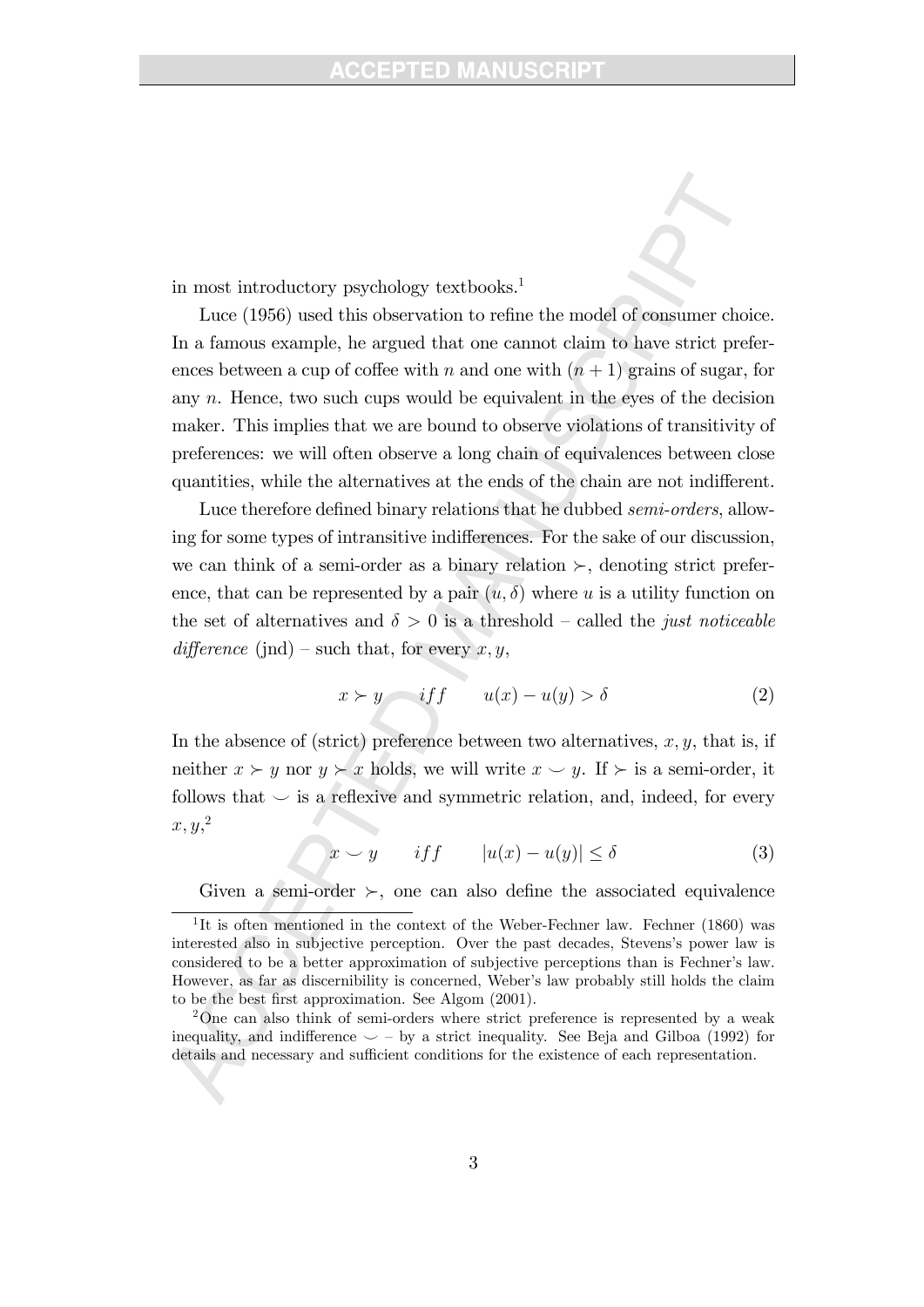### TED MANII

relation,  $\sim$ , as follows: for every  $x, y, x \sim y$  if and only if

$$
\forall z, \quad x \succ z \Leftrightarrow y \succ z
$$
  
and  

$$
\forall z, \quad z \succ x \Leftrightarrow z \succ y
$$

Naturally,  $x \sim y$  implies  $x \sim y$ , but the converse is not generally true. Indeed,  $\sim$  is an equivalence relation, and, given a representation of  $\succ$ ,  $(u, \delta)$ , one may assume that it also satisfies

$$
x \sim y \qquad \text{if } f \qquad u(x) = u(y) \tag{4}
$$

Under some richness conditions, this will follow from (2).

It is easy to see that the utility function  $u$  in  $(2)$  is not only ordinal. One can use a monotone transformation of  $u, f : \mathbb{R} \to \mathbb{R}$ , to represent preferences by  $v = f(u)$ , only if, for every  $\alpha, \beta \in \mathbb{R}$ ,

$$
|\alpha - \beta| \le \delta \qquad \text{iff} \qquad |f(\alpha) - f(\beta)| \le \delta
$$

Thus, the function  $f$  above can be any arbitrary strictly increasing function over the  $[0, \delta]$  interval, as long as  $f(\delta) - f(0) = \delta$ , but the number of " $\delta$ -steps" between two alternatives has to be respected by any function that represents preferences, whether measured on the original u scale or on the transformed  $v$  scale. Accordingly, the number of just-noticeable-difference  $(\delta)$  steps between alternatives can provide a measure of the intensity of preferences and thereby to provide empirical meaning to claims such as "the marginal utility of money is decreasing".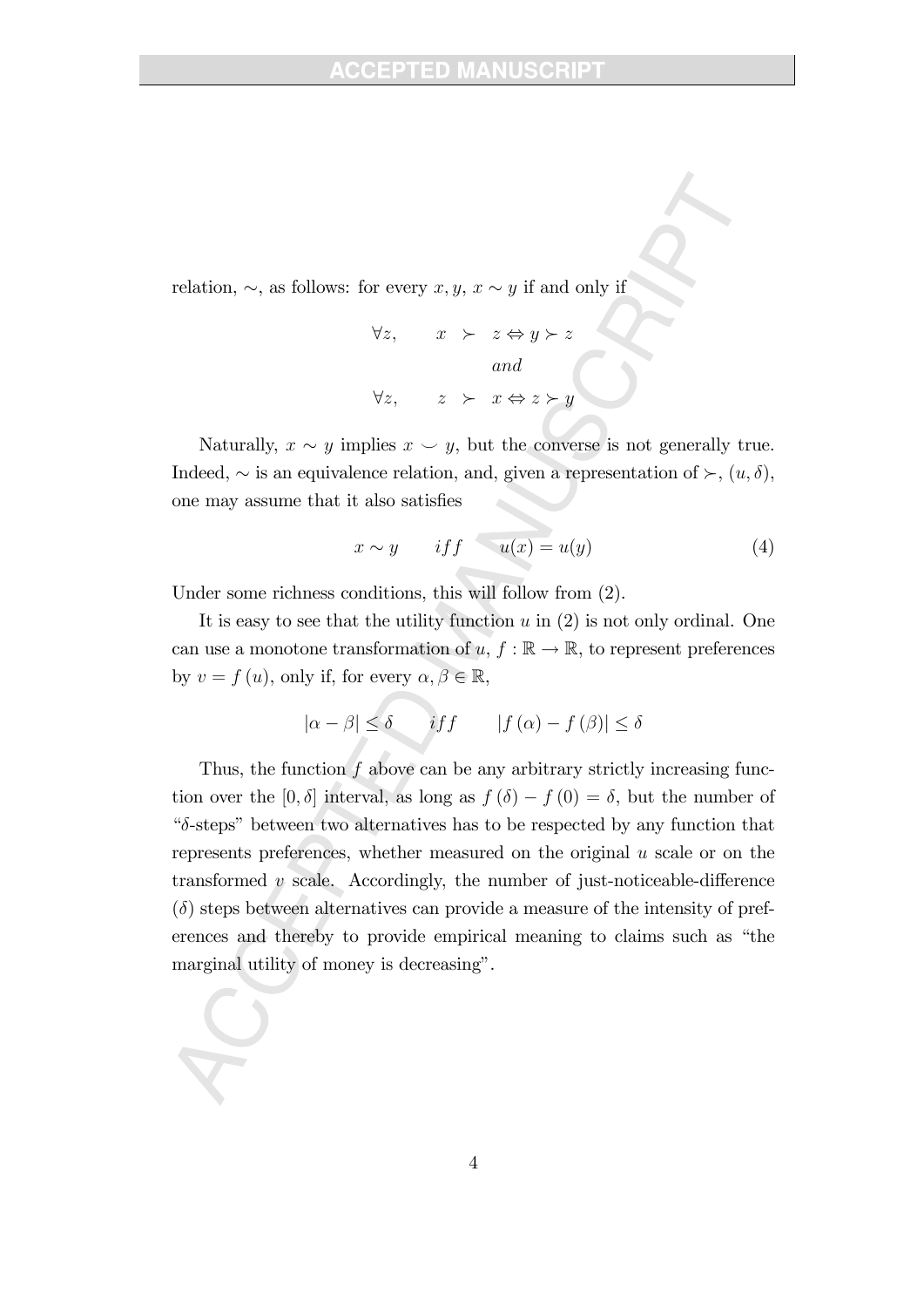## 3 Aggregation of Semi-Orders

We cite a result regarding the aggregation of  $n$  semi-orders, each defined on  $\mathbb{R}_+$ , to a semi-order defined on their product space,  $\mathbb{R}^n_+$ . The result is a special case of the main result of Argenziano and Gilboa (2017), cited here for completeness of exposition.<sup>3</sup>

There are *n* product categories. Let  $x_i > 0$  denote an amount of product category  $i \leq n$ , so that consumption bundles are vectors

$$
x = (x_1, \ldots, x_n) \in X \equiv \mathbb{R}_+^n.
$$

For each category  $i \leq n$  the consumer has semi-ordered preferences  $\succ_i$  on  $\mathbb{R}_+$  that are represented by  $(v_i, \delta_i)$  as follows: for every  $x_i, y_i > 0$ 

$$
x_i \succ_i y_i \qquad \text{if } f \qquad v_i(x_i) - v_i(y_i) > \delta_i
$$
\n
$$
x_i \sim_i y_i \qquad \text{if } f \qquad |v_i(x_i) - v_i(y_i)| \leq \delta_i
$$
\n
$$
(5)
$$

Preferences over each category are assumed to be monotonically increasing, and the main information conveyed by  $v_i$  is the number of jnd's that one can find between two values  $x_i$  and  $y_i$ .

We assume that  $v_i$  is strictly monotone and continuous, and that  $\delta_i > 0$ . We will also assume that for each  $i, \succ_i$  is unbounded from above: for every  $x_i \in \mathbb{R}_+$ , there exists  $y_i \in \mathbb{R}_+$  such that  $y_i \succ_i x_i$ . The representation (5) implies that  $v_i$  is unbounded, and its continuity implies that its range is  $R_i \equiv image(v_i) = [v_i(0),\infty).$ 

We assume that the consumer has semi-ordered preferences  $\succ$  on the set of bundles  $\mathbb{R}^n_+$  that is represented by  $(u, \delta_0)$  with  $\delta_0 > 0$ . Without loss of generality we assume that  $\delta_0 = 1$ . Thus,  $u : \mathbb{R}^n_+ \to \mathbb{R}$  is such that, for every

<sup>&</sup>lt;sup>3</sup>The result in Argenziano and Gilboa (2017) is stated for vectors in  $\mathbb{R}^m$  for each of  $n$  individuals. Here we consider but one individual, and each component is a good, or a goods category. Mathematically, we cite the result for the special case of  $m = 1$ .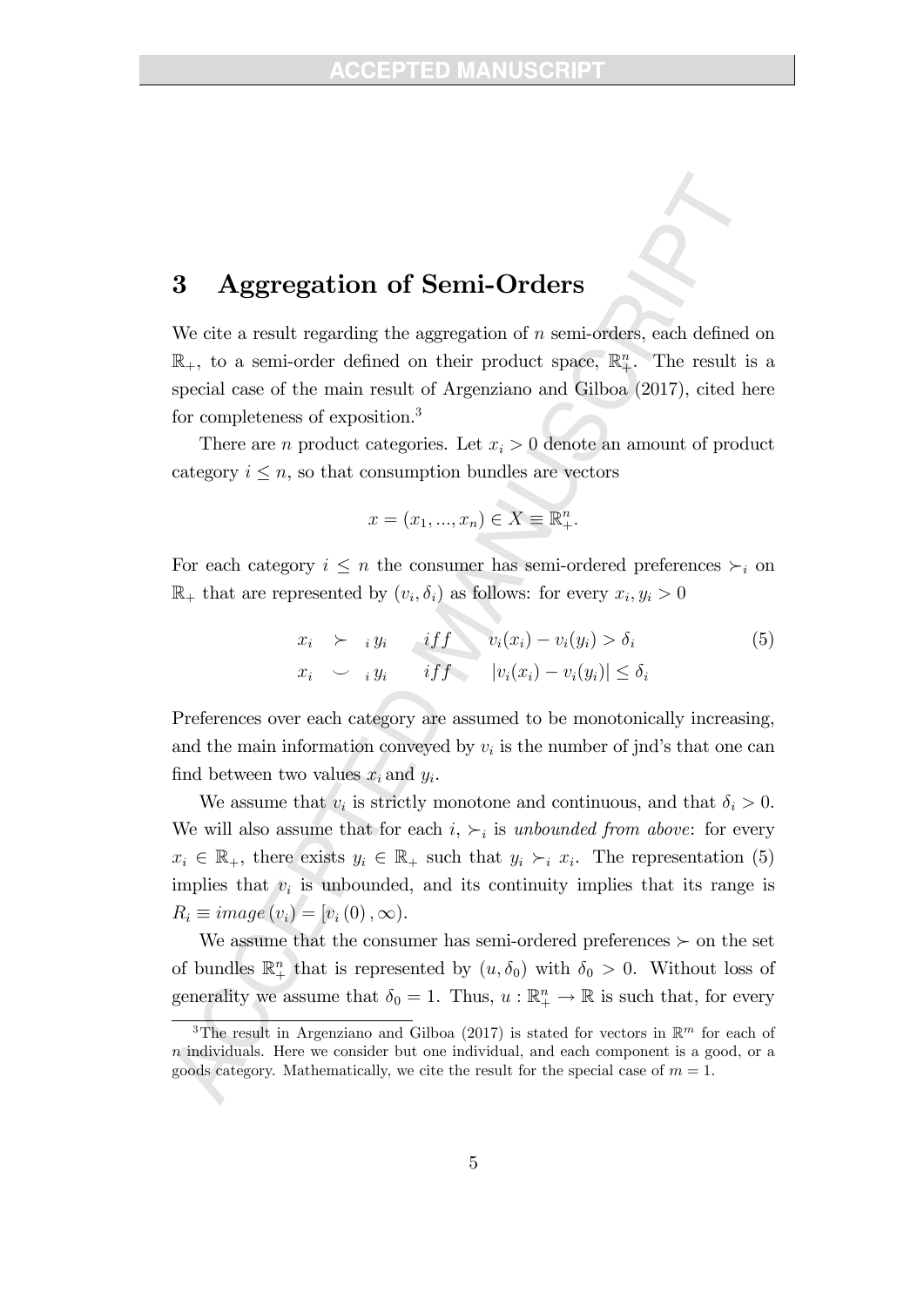$x, y \in \mathbb{R}^n_+,$ 

$$
x \rightarrow y \quad \text{if } f \quad u(x) - u(y) > 1
$$
  
\n
$$
x \rightarrow y \quad \text{if } f \quad |u(x) - u(y)| \le 1
$$
\n(6)

We similarly assume that  $u$  is continuous.

For  $z \in X$  and  $x_i > 0$  we denote by  $(z_{-i}, x_i) \in X$  the bundle obtained by replacing the *i*-th component of z,  $z_i$ , by  $x_i$ . The main assumption we use is<sup>4</sup>

**Separability:** For every *i*, every  $z \in X$  and every  $x_i, y_i > 0$ ,

$$
(z_{-i}, x_i) \succ (z_{-i}, y_i) \qquad if f \qquad x_i \succ_i y_i
$$

Observe that, if all jnd's were zero, Separability would boil down to simple monotonicity. In the presence of semi-ordered preferences, Separability still states that, if we focus on category  $i$ , and hold all other categories fixed, the consumer's ability to discern differences in quantities is independent of the quantities of the other product categories. This assumption may evidently be violated, especially if there are complementarity and substitution effects between the categories. But it seems to be a reasonable benchmark.

For the statement of the result we need the following definition: a jnd-grid of allocations is a collection  $A \subset X$  such that, for every  $x, y \in A$  and every  $i \in N$ ,

$$
v_i(x_i) - v_i(y_i) = k_i \delta_i \quad \text{for some } k_i \in \mathbb{Z}
$$

Thus, a jnd-grid is a countable subset of bundles, such that the utility differences between any two elements thereof, for any category, is an integer multiple of that category's jnd.

We can now cite

<sup>&</sup>lt;sup>4</sup>In Argenziano-Gilboa (2017) the corresponding assumption is referred to as "Consistencyî. While Consistency was suggested as a normative principle in the context of social choice, here it is but a descriptive assumption on individual preferences.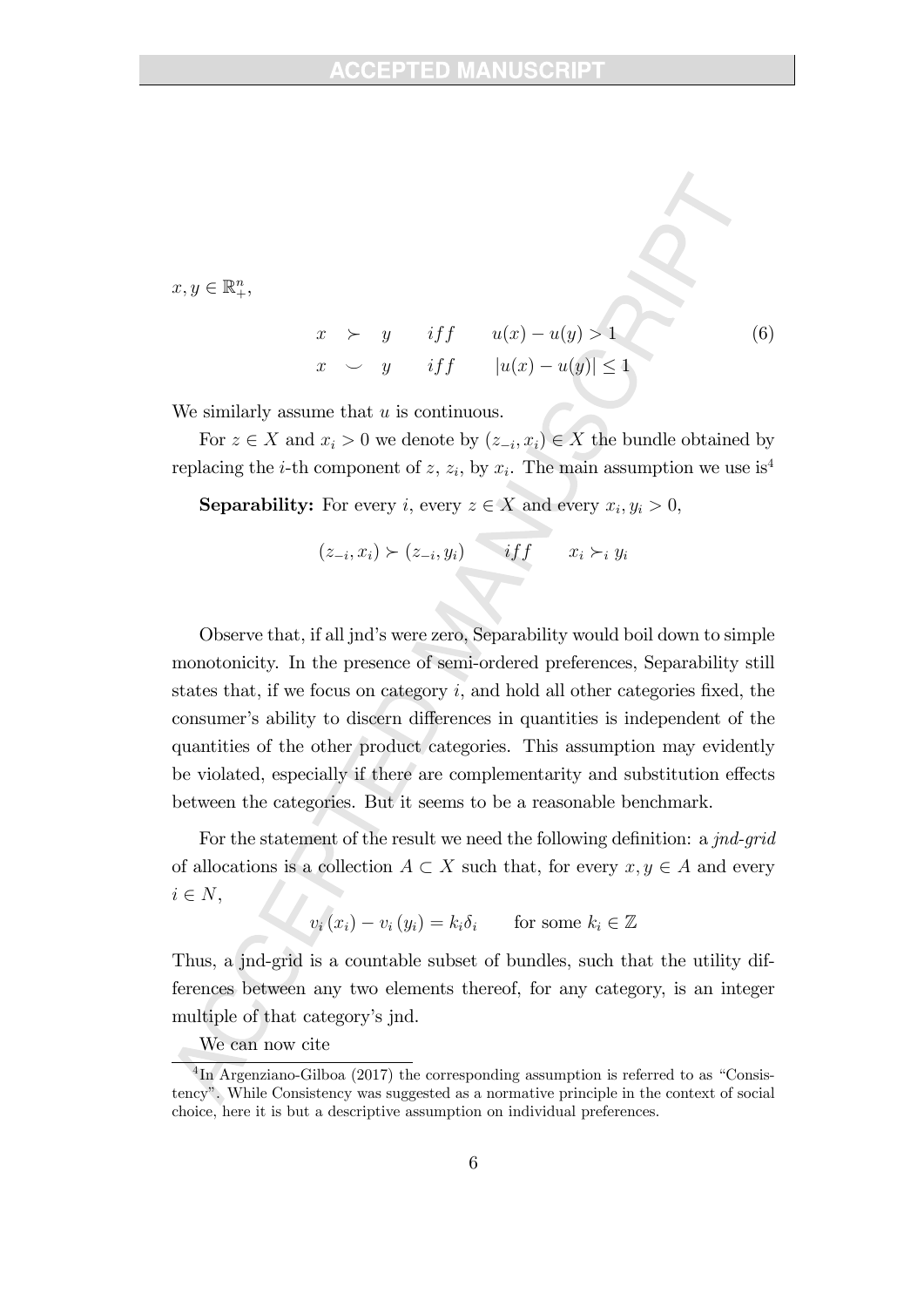**Theorem 1** (Argenziano-Gilboa, 2017) Let there be given  $(\succ_i)_{i \leq n}, ((v_i, \delta_i))_{i \leq n}$ ,  $\triangleright$  and u as above. Separability holds iff there exists a strictly monotone, continuous

$$
g: \prod_{i=1}^{n} R_i \to \mathbb{R}
$$

such that for every  $x \in X$ 

$$
u(x) = g(v_1(x_1), ..., v_n(x_n))
$$

and, for every jnd-grid  $A \subset X$  there exists  $c \in \mathbb{R}$  such that, for every  $x \in A$ ,

$$
u\left(x\right) = c + \sum_{i=1}^{n} \frac{1}{\delta_i} v_i\left(x_i\right)
$$

## 4 Cobb-Douglas Preferences

We now wrap up the above to conclude that Weber's law, interpreted literally, and coupled with the Separability assumption, yields Cobb-Douglas preferences. Indeed, let us assume that, for each category  $i$ , given any current quantity  $x_i > 0$ , the consumer would notice the difference  $\Delta x_i$  iff

$$
\frac{x_i + \Delta x_i}{x_i} > c
$$

for a fixed  $c > 1$ . Thus,  $(x_i + \Delta x_i) \succ_i x_i$  iff

$$
\log\left(x_i + \Delta x_i\right) - \log\left(x_i\right) > \delta_i\tag{7}
$$

with  $\delta_i > 0$ . Thus, Weber's law applied to each good category i implies that the consumer has semi-ordered preferences over each category, which can be represented by the pair  $(\log(x_i), \delta_i)$ .

Further, assume that Separability holds. Then Theorem (1) implies that, on any jnd-grid,

$$
u\left(x\right) = \sum_{i=1}^{n} \frac{1}{\delta_i} \log\left(x_i\right) \tag{8}
$$